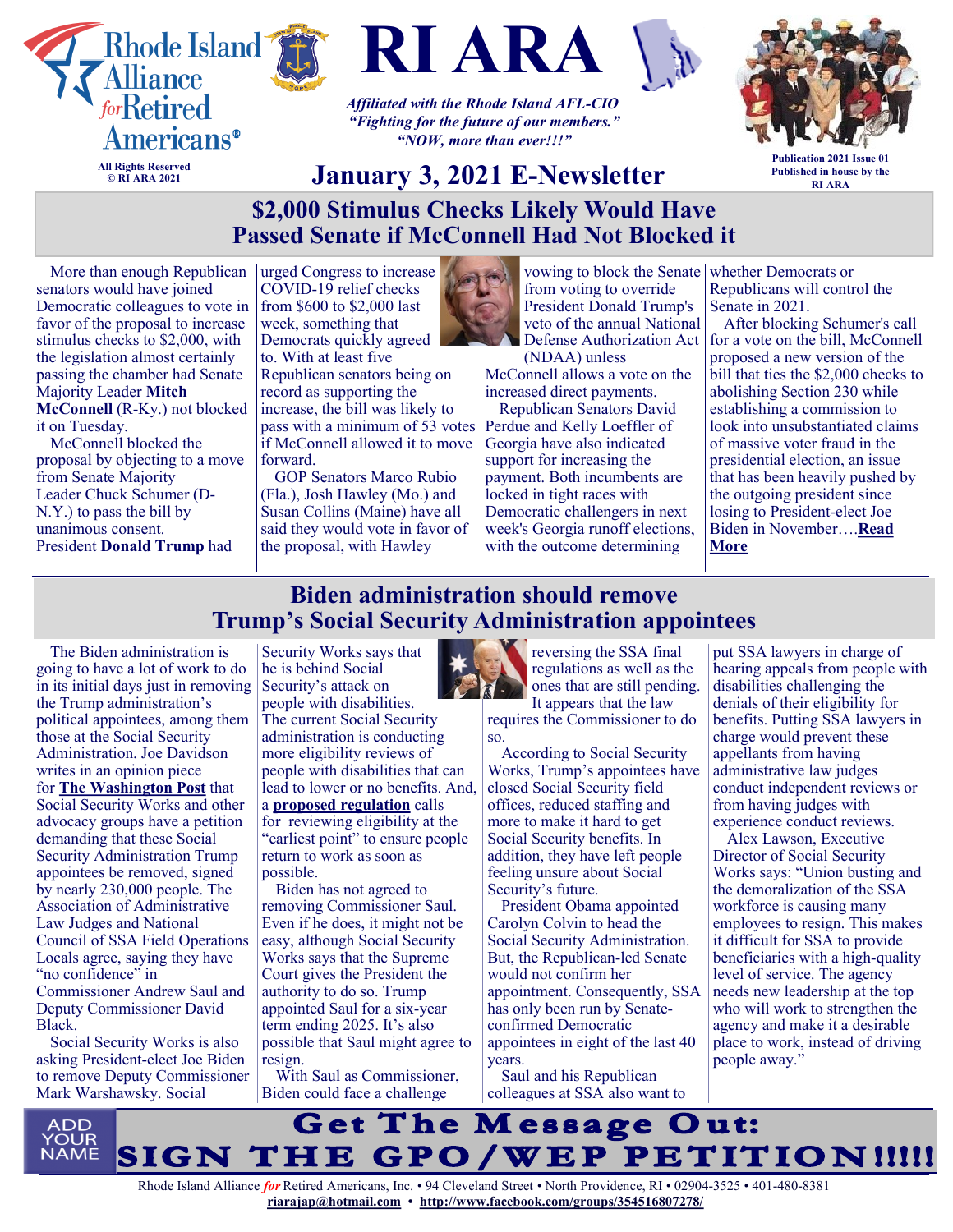#### **2020 on track to be deadliest year in US history**

This year is on track to be the deadliest in U.S. history with a total of more than 3 million deaths expected by the end of December, due in large part to the coronavirus pandemic, according to data from the [Centers for Disease Control](https://www.cdc.gov/nchs/nvss/covid-19.htm#understanding-death-data-quality)  [and Prevention \(CDC\).](https://www.cdc.gov/nchs/nvss/covid-19.htm#understanding-death-data-quality)

[The Associated Press](https://apnews.com/article/pandemics-new-york-coronavirus-pandemic-united-states-e2bc856b6ec45563b84ee2e87ae8d5e7?utm_medium=AP&utm_campaign=SocialFlow&utm_source=Twitter) reported Tuesday that preliminary numbers suggest the U.S. will have at least 3.2 million deaths by the end of 2020, about 400,000 more than in 2019.

The U.S. has recorded more than 319,000 coronavirusrelated deaths as of Tuesday, with more than 18 million total infections, according to data [compiled by Johns Hopkins](https://coronavirus.jhu.edu/map.html)  [University.](https://coronavirus.jhu.edu/map.html)

While the AP noted that deaths normally rise by about 20,000 to 50,000 each year due to aging and a continuously growing population, the 15 percent increase in deaths from 2019 is the largest single-year increase since 1918, when hundreds of thousands of U.S.

soldiers and Americans died from a flu pandemic.

Data from the CDC revealed that the nation's mortality rate had fallen in 2019, due largely to reductions in deaths related to heart disease and cancer, and life expectancy had increased by several weeks for the second consecutive year.

"It was actually a pretty good year for mortality, as things go," Robert Anderson, who oversees CDC death statistics, told the AP regarding 2019 death statistics.

However, Anderson added that life expectancy could show a drop by as much as three full years in 2020.

While COVID-19 has played a major factor in the rise in deaths, deaths from heart and circulatory diseases, diabetes and dementia have also increased this year, according to Anderson.

Additionally, deaths attributed to pneumonia early in the year

may have been coronavirus-related and not recorded as such at the start of the pandemic.

While suicide deaths saw a drop in 2019 compared to 2018, Anderson said that preliminary data show they did not continue to fall this year.

Drug overdose deaths also got much worse in 2020, though the AP noted that these had already been on the rise before the coronavirus pandemic hit the country.

Although year-end data is not yet available, data released by the CDC last week showed that there were more than 81,000 drug overdose deaths in the 12 months ending in May. This is the highest ever recorded in a single year.

Despite concerns of a continued increase in coronavirus-related deaths as people travel for Christmas and the winter months force people indoors, where the virus is better able to spread, the Food

and Drug Administration's approval of two coronavirus vaccines has signaled a hopeful start in an eventual end to the pandemic.

Health care workers and lawmakers have already begun receiving the vaccine developed by Pfizer and BioNTech, and **[Anthony Fauci](https://thehill.com/people/anthony-fauci)**, the nation's leading infectious disease expert, Health and Human Services Secretary [Alex](https://thehill.com/person/alex-azar)  [Azar](https://thehill.com/person/alex-azar) and National Institutes of Health (NIH) Director Francis [Collins](https://thehill.com/person/francis-collins) **[were scheduled to](https://thehill.com/video/in-the-news/531260-watch-live-dr-fauci-is-administered-the-covid-19-vaccine)  [receive the Moderna](https://thehill.com/video/in-the-news/531260-watch-live-dr-fauci-is-administered-the-covid-19-vaccine)  [vaccine](https://thehill.com/video/in-the-news/531260-watch-live-dr-fauci-is-administered-the-covid-19-vaccine)** on camera Tuesday along with several NIH front-

Final data has shown both vaccines, which each require two doses administered several weeks apart, to be around 95 percent effective at preventing COVID-19. However, for those over the age of 65, Moderna's vaccine was found to be 86 percent effective

line workers.

#### **Analysis: Some Said the Vaccine Rollout Would Be a 'Nightmare.' They Were Right.**

There are already signs that distribution of the COVID vaccines will be messy, confusing and chaotic.

Even before there was a vaccine, some seasoned doctors and public health experts warned, Cassandra-like, that its distribution would be "**[a](https://www.washingtonpost.com/outlook/2020/09/25/covid-vaccine-distribution-logistics/)  [logistical nightmare.](https://www.washingtonpost.com/outlook/2020/09/25/covid-vaccine-distribution-logistics/)**"

#### After Week 1 of the rollout,

"nightmare" sounds like an apt description.

Dozens of states say they didn't receive nearly the number of promised doses. Pfizer says millions of doses sat in its storerooms, **[because no one](https://www.npr.org/2020/12/18/948030235/pfizer-says-millions-of-vaccine-doses-are-ready-but-states-say-shipments-were-cu)  [from President Donald](https://www.npr.org/2020/12/18/948030235/pfizer-says-millions-of-vaccine-doses-are-ready-but-states-say-shipments-were-cu)  [Trump's Operation Warp](https://www.npr.org/2020/12/18/948030235/pfizer-says-millions-of-vaccine-doses-are-ready-but-states-say-shipments-were-cu)  [Speed](https://www.npr.org/2020/12/18/948030235/pfizer-says-millions-of-vaccine-doses-are-ready-but-states-say-shipments-were-cu)** task force told them where to ship them. **[A number](https://khn.org/news/article/inside-the-first-chaotic-days-of-the-effort-to-vaccinate-america/)  [of states](https://khn.org/news/article/inside-the-first-chaotic-days-of-the-effort-to-vaccinate-america/)** have few sites that can handle the ultra-cold storage required for the Pfizer product, so, for example, front-line workers in Georgia have had to travel 40 minutes to get a shot. At some hospitals, residents

treating COVID patients protested that **[they had not](https://www.sfchronicle.com/health/article/Stanford-doctors-protest-vaccine-plan-saying-15814502.php)  [received the](https://www.sfchronicle.com/health/article/Stanford-doctors-protest-vaccine-plan-saying-15814502.php)  [vaccine](https://www.sfchronicle.com/health/article/Stanford-doctors-protest-vaccine-plan-saying-15814502.php)** while

administrators did, even though they work from home and don't treat patients.

The potential for more chaos is high. Dr. Vivek Murthy, named as the next surgeon general under President-elect Joe Biden, said this week that the Trump administration's prediction — that the general population would get the vaccine in April — was realistic only if everything went smoothly. He instead predicted wide distribution by summer or fall.

The Trump administration had expressed confidence that the rollout would be smooth**, [because it was being](https://apnews.com/article/donald-trump-politics-coronavirus-pandemic-4f0591ffa6ec392e884652f5fda75194)  [overseen by a four](https://apnews.com/article/donald-trump-politics-coronavirus-pandemic-4f0591ffa6ec392e884652f5fda75194)-star [general, Gustave Perna](https://apnews.com/article/donald-trump-politics-coronavirus-pandemic-4f0591ffa6ec392e884652f5fda75194)**, an expert in logistics. But it turns out that getting fuel, tanks and



tents into war-torn mountainous Afghanistan is in many ways simpler than passing out a vaccine in

our privatized, profit-focused and highly fragmented medical system. Gen. Perna apologized this week, saying he wanted to "**[take personal responsibility](https://www.washingtonpost.com/health/2020/12/19/vaccine-states-operation-warp-speed/)**." It's really mostly not his fault.

Throughout the COVID pandemic, the U.S. health care system has shown that it is not built for a coordinated pandemic response (among many other things). States took wildly different COVID prevention measures; individual hospitals varied in their ability to face this kind of national disaster; and there were huge regional disparities in test availability with a slow ramp-up in availability due, at least in some part, because no payment or billing mechanism was established. Why should vaccine

distribution be any different? In World War II, toymakers were conscripted to make needed military hardware airplane parts, and commercial shipyards to make military transport vessels. The Trump administration has been averse to invoking the Defense Production Act, which could help speed and coordinate the process of vaccine manufacture and distribution. On Tuesday, it indicated it might do so, but only to help Pfizer obtain raw materials that are in short supply, so that the drugmaker could produce — and sell more vaccines in the United States.

Instead of a central healthdirected strategy, we have multiple companies competing to capture their financial piece of the pandemic health care pie, each with its patent-protected product as well as its own supply chain and shipping methods….**[Read More](https://khn.org/news/article/analysis-some-said-the-vaccine-rollout-would-be-a-nightmare-they-were-right/)**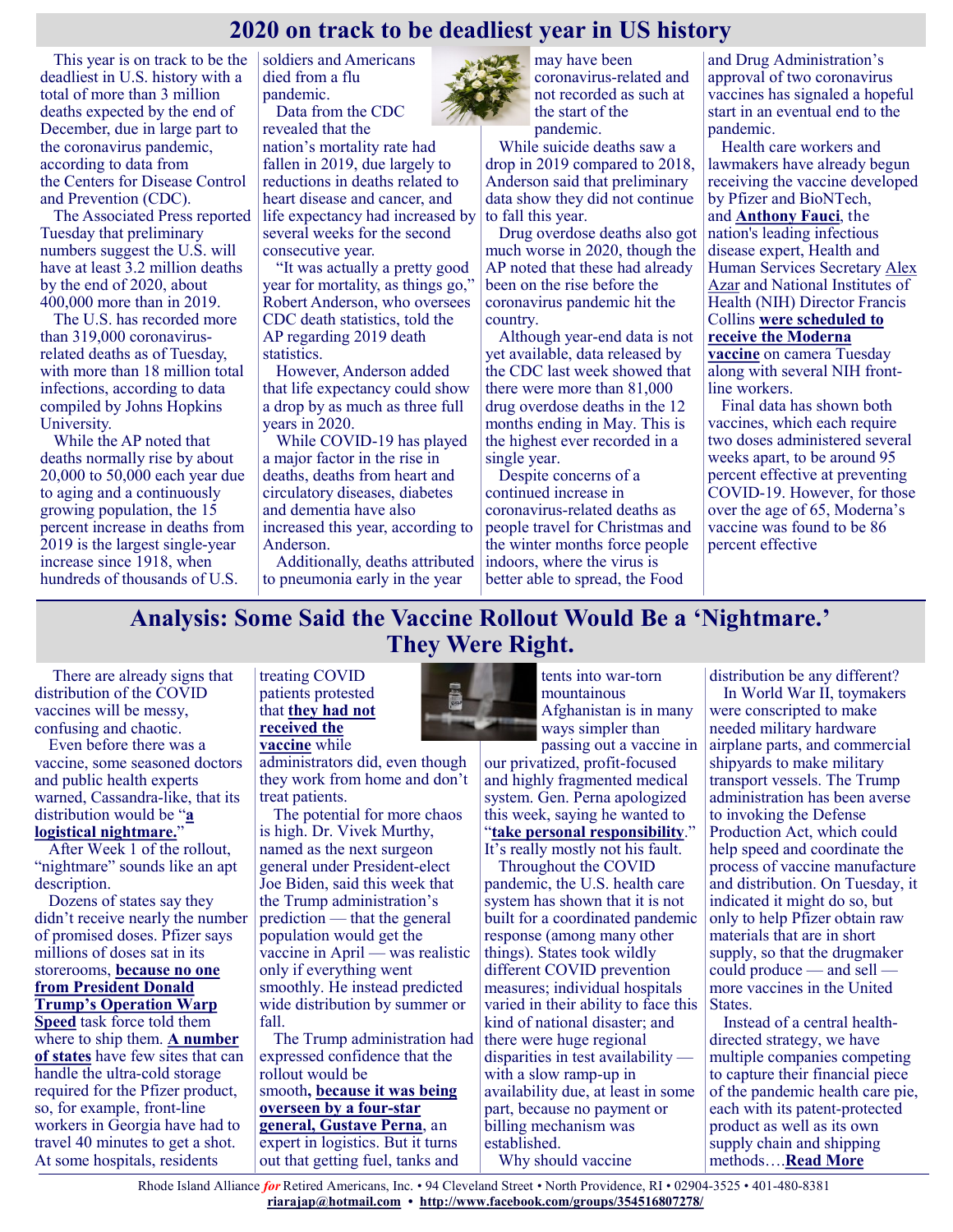#### **Retiree Living the RV Dream Fights \$12,387 Nightmare Lab Fee**

Lorraine Rogge and her husband, Michael Rogge, travel the country in a recreational vehicle, a well-earned adventure in retirement. This spring found them parked in Artesia, New Mexico, for several months.

In May, Rogge, 60, began to feel pelvic pain and cramping. But she had had a total hysterectomy in 2006, so the pain seemed unusual, especially because it lasted for days. She looked for a local gynecologist and found one who took her insurance at the Carlsbad Medical Center in Carlsbad, New Mexico, about a 20-mile drive from the RV lot.

The doctor asked if Rogge was sexually active, and she responded yes and that she had been married to Michael for 26 years. Rogge felt she made it clear that she is in a monogamous relationship. The doctor then did a gynecological

examination and took a vaginal swab sample for laboratory testing. The only lab test Rogge remembered discussing with the

doctor was to see whether she

had a yeast infection. She wasn't given any medication to treat the pelvic pain and eventually it disappeared after a few days. Then the bill came.

**The Patient**: Lorraine Rogge, 60. Her insurance coverage was an Anthem Blue Cross retiree plan through her husband's former employer, with a deductible of \$2,000 and out-ofpocket maximum of \$6,750 for in-network providers.

**Total Bill**: Carlsbad Medical Center billed \$12,386.93 to Anthem Blue Cross for a vaginosis, vaginitis and sexually transmitted infections (STI) testing panel. The insurer paid \$4,161.58 on a negotiated rate of



deductible and \$1,040.36 coinsurance. Her total owed for the lab bill was \$3,010.47. Rogge

also paid \$93.85 for the visit to the doctor.

**Service Provider**: **[Carlsbad](https://www.carlsbadmedicalcenter.com/)  [Medical Center](https://www.carlsbadmedicalcenter.com/)** in Carlsbad, New Mexico. It is owned by **[Community Health](https://www.chs.net/)  [Systems](https://www.chs.net/)**, a large for-profit chain of hospital systems based in Franklin, Tennessee, outside Nashville. The doctor Rogge saw works for Carlsbad Medical Center and its lab processed her test.

**Medical Service**: A bundled testing panel that looked for bacterial and yeast infections as well as common STIs, including chlamydia, gonorrhea and trichomoniasis….**[Read More](https://khn.org/news/article/retiree-living-the-rv-dream-fights-12387-nightmare-lab-fee/)**

|                                                                                                                                                                                                                                           |                                                                                |                                                                | <b>DISCOVERING CONTACT</b>                                     |                                                                            |                   |
|-------------------------------------------------------------------------------------------------------------------------------------------------------------------------------------------------------------------------------------------|--------------------------------------------------------------------------------|----------------------------------------------------------------|----------------------------------------------------------------|----------------------------------------------------------------------------|-------------------|
|                                                                                                                                                                                                                                           |                                                                                |                                                                |                                                                |                                                                            |                   |
| Characteristic students<br><b>Service Controller Controller Service</b>                                                                                                                                                                   | 1,000                                                                          |                                                                |                                                                |                                                                            |                   |
| ank your for administration<br>hands for your imagination<br>primary self-up men your<br><b>STATISTICS</b>                                                                                                                                |                                                                                |                                                                | - 14                                                           |                                                                            |                   |
| that traumerized basifiers.<br>painting comic - Fel basical<br>to man and manufacturers.<br><b>Sold larm to calendar at</b><br>Add for other state state.                                                                                 | Total Chester<br>control Payment To Date<br>Peters Payment To Date             |                                                                |                                                                | \$13,000.00<br><b>Bird, Alertonia</b><br><b>MAR</b>                        |                   |
|                                                                                                                                                                                                                                           | <b>Interference To East</b><br><b><i><u>Instrument</u></i></b>                 |                                                                | Acces of color                                                 | <b>Reduction</b><br><b>Michell</b>                                         |                   |
| ---<br>                                                                                                                                                                                                                                   | and definited                                                                  |                                                                |                                                                |                                                                            |                   |
| My<br>Health:<br>Home<br>A statute central mone for                                                                                                                                                                                       |                                                                                |                                                                |                                                                |                                                                            |                   |
| ---<br><b>General Models and</b>                                                                                                                                                                                                          |                                                                                |                                                                |                                                                |                                                                            |                   |
| <b><i>PARTIES SPAINT</i></b>                                                                                                                                                                                                              |                                                                                |                                                                | A MATA ANT TAXAB                                               | <b><i>BRATIS AT</i></b>                                                    |                   |
|                                                                                                                                                                                                                                           |                                                                                |                                                                |                                                                |                                                                            |                   |
|                                                                                                                                                                                                                                           | OUS/BAD WESTERL OWNER<br>2431 W PERMIT ST<br>CARLINGS<br>\$8225-0555           | 500                                                            |                                                                |                                                                            |                   |
| <b>INTIARY BANE</b><br>ROOM LOAN-DRE                                                                                                                                                                                                      | 844-555-2745                                                                   | ADMIT SATE DOG, SHOW<br>\$7,000,000                            | \$20,000                                                       |                                                                            | <b>PACK</b><br>×. |
| <b>ENANT'S RAILWOX</b><br><b>IF LORRATOR</b>                                                                                                                                                                                              | F/C<br>$\pm$                                                                   | 201.017600<br>SOIL SIN HEESS                                   |                                                                |                                                                            |                   |
|                                                                                                                                                                                                                                           |                                                                                | 30E<br>40                                                      |                                                                | tor. most<br><b>KODDA KOROZET</b>                                          |                   |
| OIRE COST<br>180318106                                                                                                                                                                                                                    |                                                                                | OTT INCT NOCK                                                  | <b>Jacquit</b><br>-------                                      | OF OR<br>--------                                                          |                   |
| 5/28/26 000002<br>6/tm/26 0000001<br>6/28/20 0000001 FACHERY<br>6/19/26 000001                                                                                                                                                            |                                                                                |                                                                | 1214.3028<br>5224.90<br>631-3878<br>1014.8809                  |                                                                            |                   |
| 5/20/20 IXD4747 CM602A DIS 9/0 2020<br>SUCURE KARD INVESTIGATION ON AN<br>NATIONAL AND REMOVED EXPLOSIVE OCCUPATION<br>S/22/20 1X15101 R. GORORRO, THIS ANDRE<br>S/20720 13120118 SATECT AGET BOX.2850<br>NASCIST TECHNIC T VACCASCAS AND | $\overline{a}$<br>$\equiv$<br>$\equiv$<br>$\frac{1}{2}$<br>$\overline{a}$<br>÷ | 1045.23<br>1045.21<br>1040.92<br>1040.23<br>1279.03<br>1041.31 | 6180.82<br>1045.23<br>1243.92<br>1043.23<br>1826.80<br>1043-23 | arture.<br>ines.<br><b>STROD</b><br><b>STEAL</b><br>ATCHIN<br><b>STAKE</b> |                   |

#### **Pfizer to supply US with additional 100M doses of vaccine**

Pfizer said Wednesday it will supply the U.S. government with an additional 100 million doses of its COVID-19 vaccine under a new agreement between the pharmaceutical giant and the Trump administration.

Pfizer and its German partner BioNTech said that will bring their total current commitment to 200 million doses for the U.S. That should be enough to vaccinate 100 million people with the two-shot regimen. The government also has an option to purchase an additional 400 million doses.

"This new federal purchase can give Americans even more confidence that we will have enough supply to vaccinate every American who wants it by June 2021," said Health and Human Services Secretary Alex Azar in a statement. The cost to taxpayers: \$1.95 billion for the additional 100 million doses.

To aid vaccine production, the government said it is using its authority under a Cold War-era law that allows it to direct private manufacturing.

Pfizer's vaccine was the first to be approved for emergency use by the Food and Drug Administration. It has

now been joined by another twoshot vaccine from Moderna, developed in close collaboration with the National Institutes of Health. The government began shipping the Pfizer vaccine to states last week, and the one from Moderna this week.

The priority groups for first vaccination include health care workers and nursing home residents. Gradually more Americans will have access to the free vaccines, which have been shown to be highly effective in clinical studies undertaken so far.

Separately, HHS announced it has joined forces with another big pharma company — Merck— to support the largescale manufacture of a promising treatment for patients suffering from severe COVID-19 illness.

The treatment, still under investigation and not yet approved by the FDA, is known



as MK-7110. It has the potential to minimize the damaging effects of an overactive immune response to

COVID-19. This immune overdrive unleashes a cascade of effects on the human body, complicating the life-saving efforts of doctors and nurses.

The government is paying Merck about \$356 million to fast -track production of its treatment under the auspices of Operation Warp Speed, a joint effort between HHS, the Pentagon, and drug companies to develop vaccines and treatments for COVID-19. It's the same collaboration that led to Moderna's vaccine. The money will allow Merck to deliver up to 100,000 doses by June 30, if the FDA clears the treatment for emergency use.

The current wave of COVID-19 is straining hospitals in a number of states, from California to Pennsylvania, and Oklahoma to Rhode Island. Having better treatments would help keep patients out of intensive care, improving their

chances of survival and reducing the burden and stress on hospital staff.

Under the Pfizer deal announced Wednesday, the company will deliver at least 70 million of the additional vaccine doses by June 30, with the remaining 30 million to be delivered no later than July 31.

"With these 100 million additional doses, the United States will be able to protect more individuals and hopefully end this devastating pandemic more quickly," Pfizer CEO Albert Bourla said in a statement. "We look forward to continuing our work with the U.S. government and healthcare providers around the country."

Pfizer initially had a contract through Operation Warp Speed to supply the government with 100 million doses of its vaccine. The drugmaker will receive nearly \$2 billion for that deal as well….**[Read More](https://apnews.com/article/health-coronavirus-pandemic-coronavirus-vaccine-f35259fee53146887591c32fd8ca6fdb?utm_campaign=KHN:+First+Edition&utm_medium=email&_hsmi=104096808&_hsenc=p2ANqtz--ps6sY7Fg0C2YdkLBJXwnfM2BxGCet6dQE9gMz8LdJoz3BY6kQX59JQN2Fq8IAKwJ6dX)**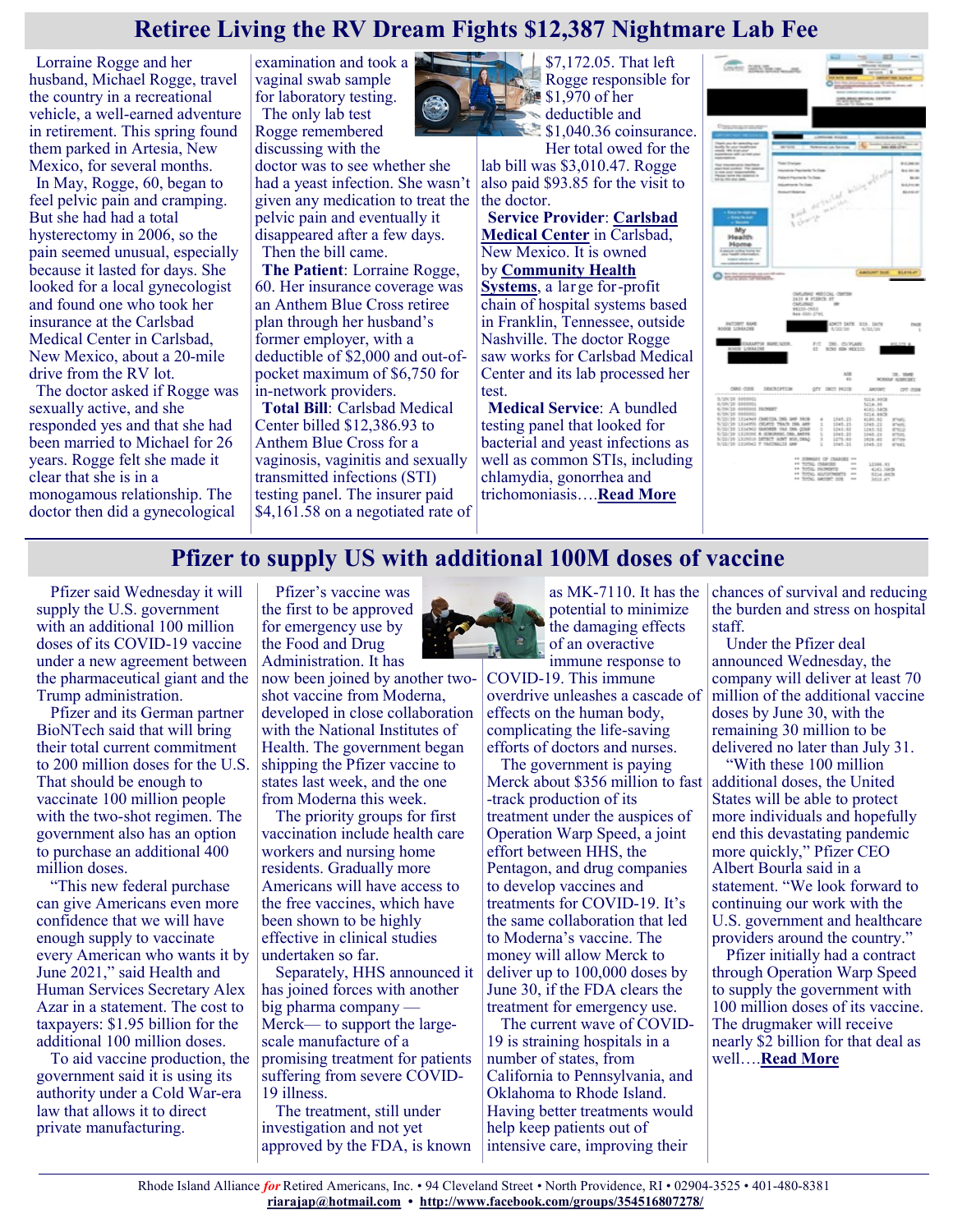## **Nursing homes face daunting task of getting consent before they give coronavirus vaccines**

More than 3 million elderly and infirm residents of nursing homes and other long-term-care facilities may face delays in getting **[coronavirus](https://www.washingtonpost.com/coronavirus/?itid=lk_inline_manual_2)** vaccines as the facilities confront the difficult task of obtaining consent, which consumer advocates, operators and some health officials say should have been simplified and started earlier by the federal government.

Obtaining consent presents one of the toughest hurdles as officials mobilize to inoculate residents of these facilities, many of whom have dementia or Alzheimer's disease.

Facilities must track down relatives or attorneys in those cases, which could take days or weeks. In some instances, they may need to resolve disputes when family members disagree on whether their loved ones should receive a vaccine.

Even residents of sound mind may be anxious about a new vaccine and need time to weigh risks and benefits and consult with relatives.

Federal health officials gave top priority for vaccines to longterm-care residents and staff members after outbreaks ravaged and other long-term-care

facilities, **[killing more](https://www.kff.org/coronavirus-covid-19/issue-brief/state-covid-19-data-and-policy-actions/#longtermcare)  [than 113,000 residents](https://www.kff.org/coronavirus-covid-19/issue-brief/state-covid-19-data-and-policy-actions/#longtermcare)  [and staff members](https://www.kff.org/coronavirus-covid-19/issue-brief/state-covid-19-data-and-policy-actions/#longtermcare)** and accounting for more than a third of all U.S.

covid-19 deaths. Health and Human Services Secretary Alex Azar recently said the government has the capacity to inoculate all long-term-care residents by Christmas. But the retail pharmacies administering the vaccines have indicated the process probably will take several months as a result of logistical and consent challenges that will require multiple visits to facilities. That process will be occurring over what is projected to be the deadliest period of the pandemic.

"It's a mess," said Mike Wasserman, medical director of a California facility and past president of the California Association of Long Term Care

Medicine, who has talked to other nursing homes about the rollout. "The federal government just hasn't provided good direction, and the direction keeps changing every day. And you get different stories from different people at different levels."

Operators of nursing homes

facilities have been scrambling to resolve the conflicting directions.

The government's partnership with Walgreens and CVS to distribute vaccines gave the companies discretion to secure permission however they wanted. The Centers for Disease Control and Prevention, which oversees that partnership, advised that verbal consent is enough.

But the pharmacies wanted more, imposing onerous consent rules far stricter than what nursing homes have used for seasonal flu shots, operators said. The pharmacies eased up after complaints.

Advocates say the Trump administration could have prevented this confusion had they instructed pharmacies at the outset that verbal permission was sufficient

"We knew months ago, before any vaccine was approved, that these complex logistical issues were going to have to be dealt with once a vaccine was rolled out," said Mike Dark, a staff attorney with California Advocates for Nursing Home Reform. "If people who need the vaccine don't get it, we are going to see more deaths and more transmission." Dark said the federal government could have taken steps to reach out to facilities ahead of the vaccinations with a coordinated education campaign and by encouraging safe family visits so residents could discuss the decisions in person.

CVS originally said it would require three hard-copy written consent forms from each resident or their proxy. They planned to mail the forms to the facilities, which some nursing home operators fretted hadn't arrived a week before the shots were to be administered. Homes and advocates complained that those requirements were burdensome, particularly when they would need to track down family members for signatures.

CVS now allows residents capable of decision-making to give verbal consent and will accept emailed consents from medical decision-makers for those who are not capable of giving permission, a spokesman said.….**[Read More](https://www.washingtonpost.com/health/nursing-homes-covid-vaccine-consent-delays/2020/12/19/730ecd4a-3fd5-11eb-8bc0-ae155bee4aff_story.html?utm_campaign=KHN:+First+Edition&utm_medium=email&_hsmi=103810129&_hsenc=p2ANqtz-9xHGRHHpcEl3IRqqJQoS7KOHYk0C2FLw7d_F)**

## **UnitedHealth Group found guilty of denying millions needed care, under court supervision**

If you've ever wondered whether your health insurer was trying to get away with not paying your insurance claims when it was legally required to, you should stop. Based on mounds of evidence, most health insurers inappropriately deny coverage for services a lot of the time. Most recently, **[UnitedHealth Group](https://justcareusa.org/judge-finds-unitedhealth-illegally-denied-care-to-thousands/)  [was fined](https://justcareusa.org/judge-finds-unitedhealth-illegally-denied-care-to-thousands/)** for failing to pay for tens of thousands of mental health services their members received.

UnitedHealth Group was ordered into court-monitored supervision through a special master by a California federal judge for wrongly denying more than 67,000 mental health and substance use disorder treatment claims. The court order requires United Healthcare's subsidiary, UBH, United Behavorial Health, to retrain its employees. It must also reprocess these claims.

One lawyer involved in the case, from PsychAppeal, made clear that UnitedHealth was not the only health insurance company guilty of this extreme misconduct. Of course not. They all tend to engage in the same behaviors. That's how they stay competitive.

Meanwhile, back in March of this year, the state of **[Rhode](http://ohic.ri.gov/documents/2020/March/United/UHC%20MCE_033020_WEBSITE.pdf)  [Island found UnitedHealth to](http://ohic.ri.gov/documents/2020/March/United/UHC%20MCE_033020_WEBSITE.pdf)  [be in violation](http://ohic.ri.gov/documents/2020/March/United/UHC%20MCE_033020_WEBSITE.pdf)** of its obligations to pay for mental health and substance abuse services. It

#### fined United  $\Box$  UnitedHealthcare  $\Box$  Health \$3.2 million for its noncompliance.

**[UnitedHealth Group](https://www.healthcarefinancenews.com/news/class-action-lawsuit-claims-unitedhealthcare-diverts-plan-funds-settle-unrelated-disputes#:~:text=Workers%20who%20have%20a%20health,to%20settle%20unrelated%20payment%20disputes.)** also has been sued by a class of At&T and CenturyLink workers, claiming that it has taken more than \$1 billion each year that workers have contributed to their ERISA plans to offset money UnitedHealth owes in other unrelated plans.

**[Violationtracker.org](https://violationtracker.goodjobsfirst.org/prog.php?parent=unitedhealth-group&order=pen_year&sort=desc)** lists at least 25 lawsuits against UnitedHealth Group or one of its subsidiaries that have been settled in the last two years. How many cases of fraud or misconduct have not been brought against UnitedHealth and other health insurers?

Penalties are likely far smaller than the crimes, which tend to leave people without needed care, in medical debt or worse.

We don't know what members of Congress think about these violations, especially those that deprive people of medically reasonable and necessary services. Here's some food for thought: In other wealthy countries, private health insurers are not at liberty to decide for themselves when to pay claims and when to deny them. The federal government decides for them. These games can't happen. We should urge our members of Congress to step up and protect Americans from these abuses in a similar way.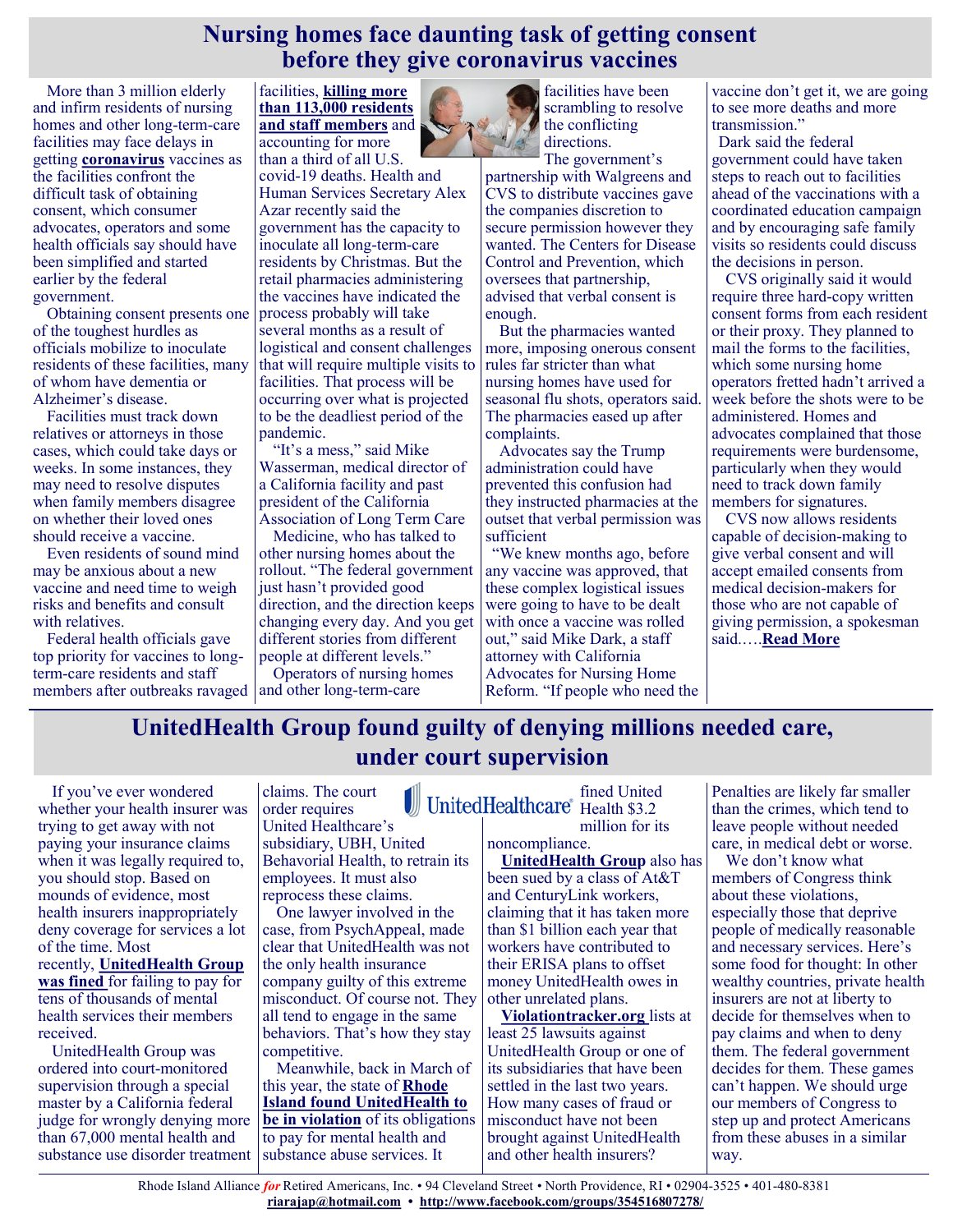## **What does 'DNR' mean? Varying interpretations may affect patient care**

When patients have a do-notresuscitate (DNR) order, it means they have chosen not to receive cardiopulmonary resuscitation (CPR). But hospital nurses report significant variations in the way DNR orders are perceived or acted on in clinical practice, reports a survey study in the January issue of the American Journal of Nursing (AJN).

"While the definition of DNR might seem straightforward, its interpretation in clinical [practice](https://medicalxpress.com/tags/clinical+practice/) can be complicated," according to the new research, led by Patricia A. Kelly, DNP, APRN, AGN-BC, AOCN, of Texas Health Presbyterian Hospital of Dallas, and Kathy A. Baker, Ph.D., APRN, ACNS-BC, FCNS, FAAN, of Harris College of Nursing and Health Sciences at Texas Christian University.

#### **Differing perceptions of DNR orders may lead to unintended consequences**

Do-not-resuscitate orders have been a part of healthcare for more than 40 years. Published guidelines define DNR in terms of deciding to withhold CPR only, however, studies have

shown healthcare providers and patients may be confused about the meaning and implications of DNR orders. An

American Nurses Association position statement emphasizes that "patients with do-notresuscitate orders must not be abandoned, nor should these orders lead to any diminishment in quality of care."

Based on her experiences, clinical [nurse](https://medicalxpress.com/tags/nurse/) Karen Hodges, BSN, RN, OCN wondered, "How do nurses understand and act on DNR orders?" In response, Drs. Kelly, Baker, and colleagues performed a survey and interviews with 35 hospital [nurses](https://medicalxpress.com/tags/hospital+nurses/) involved in caring for patients with DNR orders.

Analyzing the responses, the researchers identified one major theme: "Varying interpretations of DNR orders among nurses were common, resulting in unintended consequences." Within this overarching theme, there were three key subthemes:

While the nurses provided clear definitions of DNR, they gave varying interpretations of the specifics of care. For



agreed that DNR meant no CPR, some interpreted it as meaning no other aggressive lifesaving

measures.

- The nurses reported situations where healthcare team members disagreed about how DNR orders affected clinical care and responsibilities. One nurse pointed out that having a DNR doesn't mean the person is a hospice patient: "It doesn't mean that you're not going to do everything that you would for anybody else."
- The nurses encountered family conflicts and confusion about DNR orders, particularly when the patient's condition changed, and patients and family members sometimes disagreed about DNR status. These differing perceptions

have the potential to affect care in many ways, including varying responses when the patient's condition deteriorates, tensions among team members, and differences in role expectations. "Lack of clarity and agreement about what DNR means in practice has a far-reaching

example, while nurses impact," Dr. Kelly and colleagues write. "It's critical for nurses to understand that DNR orders do not substitute for plans of care."

Maureen Shawn Kennedy, MA, RN, FAAN, editor in chief of AJN, notes that the study is important because, "Everyone nurses, physicians, and families—needs to be on the same page in understanding the level of care a patient will receive."

Dr. Kelly, Baker, and coauthors believe that nurses play a key role in making sure that patients, families, and [healthcare providers](https://medicalxpress.com/tags/healthcare+providers/) have a clear understanding of what DNR orders mean—and what they don't mean. "In every setting, nurses have opportunities to clarify such misinterpretations through practice, education, advocacy and policy, and research," the researchers conclude. "After 40 years as one of the most widely recognized medical abbreviations, DNR should mean 'do not resuscitate,' not an acronym that may diminish care."

## **Strengthening Medicare Trust Fund must be a priority**

Almost from its inception, the Medicare Trust Fund has been at risk of running out of money. The life of the Trust Fund has fluctuated tremendously over the last several decades. Whenever necessary, Congress has stepped in to keep Medicare strong. Given the new Congressional Budget Office projection that the Trust Fund will run out of funding in 2024, President-elect Joe Biden should prioritize Congressional action to strengthen the Medicare Trust Fund once again.

The Medicare Trust Fund covers most of the cost of inpatient services under Medicare Part A. Every working American pays a small percentage of their earned income into the Medicare Trust Fund, which their employers match. When they become eligible for Medicare, if they

have contributed to the Trust Fund for at least 10 years, they receive Part A coverage premium-free. They are responsible only for out -of-pocket costs, deductibles and copays. (People with Medicare contribute about 25 percent of the cost of outpatient services in monthly premiums under Medicare Part B. General tax revenues cover the remaining costs.)

In 1975, the Medicare Trust Fund was projected to have a 24 -year life**,** writes David Muhlestein in the **[Health](https://www.healthaffairs.org/do/10.1377/hblog20201210.997063/full/)  [Affairs blog.](https://www.healthaffairs.org/do/10.1377/hblog20201210.997063/full/)** Seven years later, it was projected to be exhausted in five years. A decade after that, it had just four years of funding. But, Congress took action and, in 2002, the Trust Fund again had a projected life of more than two decades, 28



years. With the passage of the Affordable Care Act in 2010, the Trust Fund received a new injection of funding from higher payroll contributions of people with high incomes. At that time, it was projected that the Trust Fund had 19 years before exhaustion. But, as things evolved and, now, with the pandemic and a high unemployment rate, the Trust Fund is receiving less money than projected. Consequently, the Congressional Budget Office again has revised its estimate of when the Trust Fund will be exhausted to 2024.

It is not clear what will happen if the Medicare Part A Trust Fund is depleted in 2024, and we do not want to find out. People will continue to pay in. But, that money will cover only

about **[83 percent of the cost of](https://www.cbo.gov/system/files/2020-09/56523-Trust-Funds.pdf)  [inpatient care](https://www.cbo.gov/system/files/2020-09/56523-Trust-Funds.pdf)**. Unless

Congress acts, beginning in 2024, CMS will either have to delay payments to Part A health care providers until money comes in or adjust their rates down to 83 percent of negotiated rates. Either way, the providers are sure to sue for the full amount they are due or stop treating people with Medicare. What's crystal clear is that President Biden will need to work closely with Congress to arrive at a solution to shore up the Medicare Trust Fund.

- **More Information**
- **[Four things to know if your](https://justcareusa.org/four-things-to-know-if-your-income-is-low-and-you-have-medicare/)  [income is low and you have](https://justcareusa.org/four-things-to-know-if-your-income-is-low-and-you-have-medicare/)  [Medicare](https://justcareusa.org/four-things-to-know-if-your-income-is-low-and-you-have-medicare/)**
- **[Expand Social Security,](https://justcareusa.org/expand-social-security-dont-means-test-it/)  [don't means test it](https://justcareusa.org/expand-social-security-dont-means-test-it/)**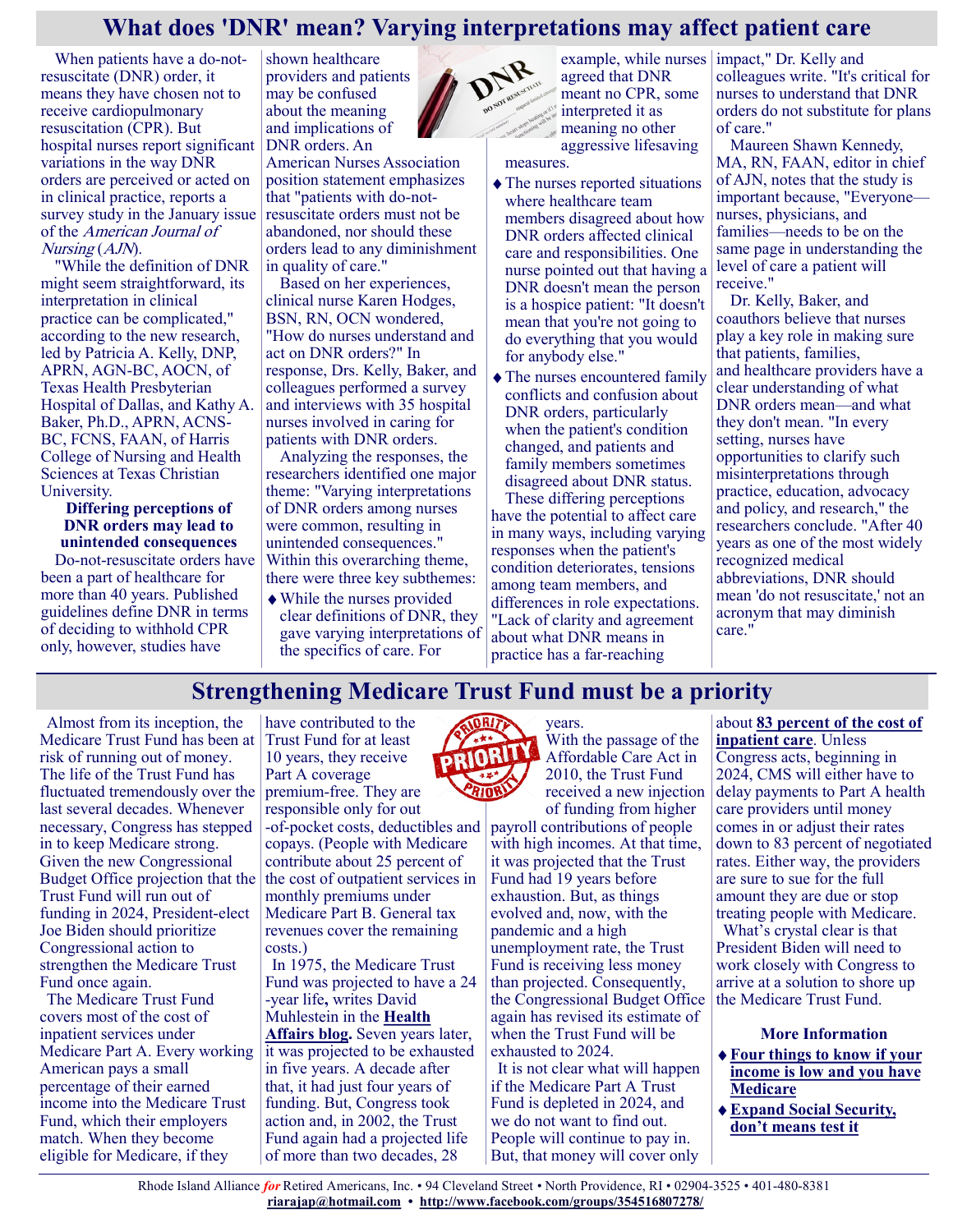# **RIARA HealthLink Wellness News** *<b>Redistribles Redistribles*



# **Trials Find Full-Dose Blood Thinners May Harm, Not Help, COVID Patients in ICU**

Because COVID-19 is known to raise the odds for dangerous blood clots, blood thinners have quickly become part of routine care for many hospitalized patients.

But three clinical trials testing full doses of these drugs in COVID-19 patients have now paused recruitment of critically ill patients because the medications could end up doing more harm than good.

According to experts at the U.S. National Institutes of Health (NIH), the finding is limited to COVID-19 patients who are so sick they require care in the intensive care unit (ICU).

Based on trial findings, and acting on the recommendations of oversight boards that are charged with patient safety in clinical trials, "all the trial sites have paused enrollment of the most critically ill hospitalized patients with COVID-19," the NIH said in a statement released Tuesday.

"Enrollment continues for moderately ill hospitalized COVID-19 patients in the trials,"

the NIH added, because benefits may still outweigh risks for patients who don't need ICU care.

According to the NIH, results so far from the three trials show that full-dose blood thinners do not appear to lessen the need for organ support in critically ill, adult COVID-19 patients in intensive care.

On the other hand, there could be potential harm: Increased bleeding is a complication of full -dose use of blood thinners.

One doctor on the frontlines of the pandemic agreed that fulldose anticoagulants come with hazards.

"While lower doses of blood thinners may be helpful for both treatment and prevention of blood clots in patients with mild to moderate COVID-19, higher doses may be associated with harm due to increased risk of bleeding —potentially affecting the GI tract, lungs and brain," said Dr. Robert Glatter, an emergency medicine physician at Lenox Hill Hospital in New



York City. "Such abnormal bleeding could be lethal if not quickly diagnosed and treated." Further analyses of the data

will be made available as soon as possible, the NIH said.

The three trials are being conducted on four continents. Each compares the use of full doses of blood thinners against the use of lower doses, which are often used to prevent blood clots in hospitalized patients.

These trials were launched because health care providers have noted that many COVID-19 patients, including those who have died from the disease, developed blood clots throughout their bodies, even in their smallest blood vessels. This unusual clotting can cause serious problems such as lung failure, heart attack and stroke, according to the NIH.

"At the recommendation of the oversight boards, patients who do not require ICU care at the time of enrollment will continue to be enrolled in the trial," the NIH said.

"Whether the use of full-dose compared to low-dose blood thinners leads to better outcomes in hospitalized patients with less COVID-19 severe disease remains a very important question. Patients who require full-dose blood thinners for another medical indication are not included in these trials," the NIH noted.

Dr. Teresa Murray Amato is chair of emergency medicine at Long Island Jewish Forest Hills, also in New York City. Responding to the NIH announcement, she said, "As we learn more about the COVID-19 virus, we are continuing to explore medical treatment."

She stressed that full-dose blood thinners might still have a role to play in the care of hospitalized patients who do not need ICU care.

"The study is continuing for less critically ill patients in the hope that we will continue to develop safe and effective treatments," Amato said.

## **For-profit dialysis care puts off transplants**

Lizzie Presser reports for **[Pro](https://features.propublica.org/covid-dialysis/for-years-jamarcus-crews-tried-to-get-a-new-kidney-but-corporate-healthcare-stood-in-the-way/)  [Publica](https://features.propublica.org/covid-dialysis/for-years-jamarcus-crews-tried-to-get-a-new-kidney-but-corporate-healthcare-stood-in-the-way/)** on how the corporate for -profit health care system is rigged against Black Americans and puts shareholder interests ahead of patients' care needs. Presser looks specifically at how Black Americans with chronic kidney disease are three to four times likelier to reach kidney failure than white Americans, even though they suffer from similar rates of disease.

Among other health inequities, Black Americans are twice as likely to develop diabetes than white Americans and that makes it more likely that their kids will have diabetes. Black Americans are also more likely to be uninsured or underinsured, and to struggle to pay for their medications. They are more likely to suffer from [hypertension](https://justcareusa.org/ten-tips-for-checking-your-blood-pressure-at-home/) and **[diabetes](https://justcareusa.org/medicare-covers-diabetes-prevention-program/)**, which are primary drivers of kidney disease. And, the formula

for determining whether kidneys are functioning factors in race in a way that undermines Black Americans' ability to get needed care.

You might not know it, but the US has Medicare for all with kidney failure. Everyone with kidney failure is eligible for Medicare. Medicare covers all the medically necessary care that people with kidney failure need.

Unfortunately, treating kidney failure has become a big forprofit business. DaVita and Fresenius are the two biggest corporate players with 70% of the market. And, their incentive is not to refer their patients for transplants. They profit the longer their patients remain on dialysis.

Put differently, if you go to a for-profit facility for dialysis, you are less likely to get on a waiting list for a transplant. The

incentives are not there for the facility to make the referral. They lose patients and revenues with each person who gets a transplant.

But, dialysis facilities are the gateway to a kidney transplant. Patients tend to look to the people who care for them at these facilities for help getting referrals for transplants. Black patients fare worse than white patients.

Black Americans are 18 percent less likely to get care from a nephrologist in the year before getting dialysis, in part because they are less likely to be insured. As a consequence, one specialist says mortality rates are seven times higher for Black patients than white patients. If you have diabetes and do not have good access to specialty care, you are likely not to get drugs that can ward off kidney failure. You are more likely to go without a transplant. Patients with kidney failure benefit greatly from kidney transplants. There are not enough living donors, so many people must rely on kidneys from people who have just died. Demand for kidneys far exceeds supply.

The Centers for Medicare and Medicaid Services (CMS) has laid out specific protocols for dialysis centers to notify their patients about transplant options. But providers like DaVita are not following guidelines, and CMS is not enforcing them. And, it does not track or publicize rates of referrals from different dialysis centers, nor does it penalize centers that have low referral rates. There are also no rules that ensure equal access to referrals and evaluations for patients. This must change.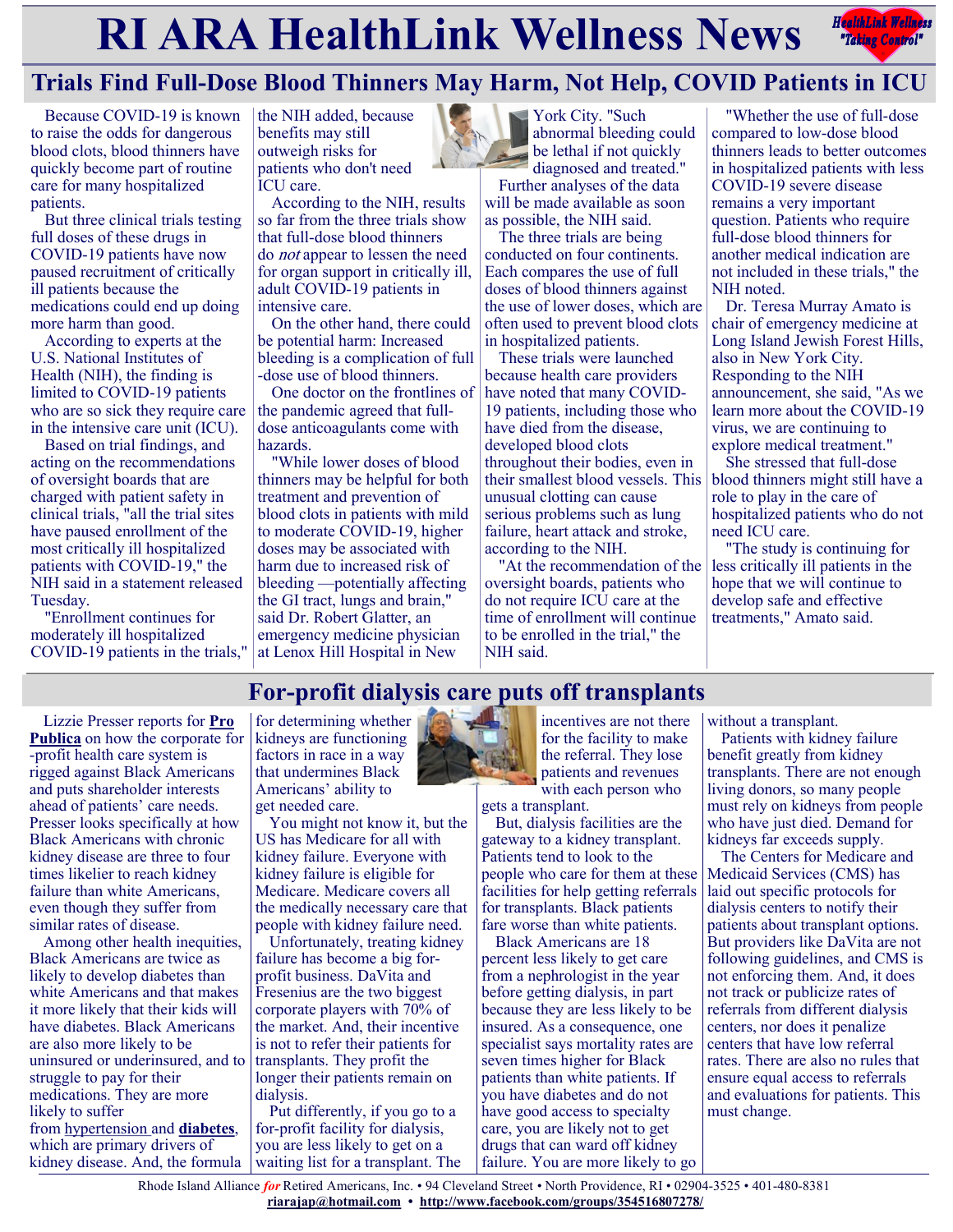#### **Popular Blood Pressure Meds Won't Up COVID Risk: Study**

Two widely used types of blood pressure drugs aren't tied to an increased risk of COVID-19 infection or complications, according to a new study.

In the early stages of the global pandemic, it was noted that people with high blood pressure had worse COVID-19 outcomes, and there was concern that angiotensin-converting enzyme (ACE) inhibitors or angiotensin receptor blocker (ARB) blood pressure medications might be a factor.

To learn more, the researchers analyzed data from more than 1.1 million patients in the United States and Spain who were

taking four types of blood pressure drugs: ACE inhibitors, ARBs, calcium channel blockers (CCBs) or thiazide diuretics (THZs).

The investigators found that patients taking ACE inhibitors or ARBs had no higher risk of COVID-19 diagnosis, hospitalization or complications than those who took CCBs or THZs.

The findings were published online Dec. 17 in The Lancet Digital Health.

The results add to similar findings and support regulatory and clinical recommendations



that patients shouldn't stop taking ACE inhibitors or ARBs due to concerns about increased COVID-19 risk, the

study authors said.

"The clear answer is that ACE inhibitors and ARBs pose no increased risk as compared to other treatments," said research team leader Dr. Marc Suchard, a professor in the Fielding School of Public Health at the University of California, Los Angeles.

The findings show no clinical reason to switch from an ARB to an ACE inhibitor to reduce COVID-19 risk, the researchers

said in a news release from the Columbia University Irving Medical Center, in New York City.

"Based on our results, if there is a risk difference, it's marginal and would be very challenging to further refine outside such a large-scale international study," Suchard said.

Lead author Daniel Morales, a clinical research fellow at the University of Dundee in the United Kingdom, said the study generated 1,280 comparisons to assess the safety of these drugs, producing "highly consistent results."

## **Cancer Survivors at Higher Odds for Second Cancer: Study**

Cancer survivors are at greater risk of developing another cancer and dying from it, a new study finds.

These new cancers can result from a genetic predisposition, from treatments such as radiation and chemotherapy used to fight the first cancer, as well as from unhealthy lifestyles such as smoking and obesity, according to researchers from the American Cancer Society.

Some of these factors can't be controlled, but others can, noted lead researcher Dr. Ahmedin Jemal, a senior vice president at the society.

"We can do a lot for smoking and overweight and obesity," he said. "We have to get primary

care clinicians to do a more concerted effort to educate, or counsel, their patients."

Jemal added that screening smokers for breast, cervical, colon and lung cancer is essential.

Dr. Alice Police, regional director of breast surgery at Northwell Health Cancer Institute in Sleepy Hollow, N.Y., said not smoking and maintaining a healthy weight can go a long way in keeping a second cancer at bay.

"More and more data are showing that these things are particularly important in cancer patients," said Police, who was not part of the study.



"Particularly in breast cancer, we have a ton of data showing that those things will help prevent

the second breast cancer." She regularly speaks to patients about the importance of

diet, exercise and smoking cessation in cancer prevention.

"We're not as good at that in this country as they are in Europe and other countries," Police said. "We're still mostly a fee-for-service medical establishment, and prevention doesn't pay as a treatment does, and that's really a problem in the U.S."

Drawing from 12 cancertracking registries, the researchers collected data on

more than 1.5 million Americans who beat cancer between 1992 and 2017.

Among the survivors, more than 156,000 had a second primary cancer, and more than 88,800 died from it.

Men had an 11% higher risk of developing a second cancer and a 45% higher risk of dying from it, compared with the general population, the study found.

Women had a 10% higher risk of developing a second cancer and a 33% higher risk of dying from it, researchers reported….**[Read More](https://consumer.healthday.com/12-29-cancer-survivors-at-higher-odds-for-second-cancer-study-2649619931.html)**

#### **Resolve to Keep Your Asthma, Allergies Under Control in 2021**

If you have allergies or asthma, keeping them under control might be a good New Year's resolution, experts suggest.

"In 2021, along with your allergy and asthma symptoms, you'll still need to keep COVID prevention top of mind," said Dr. Luz Fonacier, president of the American College of Allergy, Asthma and Immunology (ACAAI).

"It's always a challenge to implement new health routines as you begin the new year, and this year will have particular challenges," Fonacier said in an ACAAI news release. "But with a few small tweaks, you may see some surprising benefits – like breathing easier and having fewer allergy symptoms. Can you think of a better way to ring

in the new year?" Here are some suggestions for asthma/allergy-related resolutions:

- ◆ Keep taking COVID-19 prevention measures, such as wearing a mask, using hand sanitizer, social distancing and not traveling. You and all family members should get a flu shot.
- Try to stay active. Even if

gyms are closed, use Zoom classes, apps and other ways to get exercise. If you live in a warmer

region, it may be possible to exercise outdoors, even if it's just a 20- to 30-minute walk a day.

- If you're in colder regions, remember that exercising in cold air can make asthma symptoms worse. Don't exercise outdoors if it's cold and windy. Use your inhaler before exercise and as needed during exercise. Wearing a mask can warm the air before you breathe it in.
- If asthma limits your ability to exercise, consult your allergist.
- You shouldn't smoke and neither should anyone else in your home. Secondhand smoke is particularly harmful to children's lungs, and children with asthma who are exposed to secondhand smoke at home have nearly double the risk of hospitalization than children with asthma who aren't exposed.
- Stick to a healthy diet and avoid any foods that may cause an allergic reaction.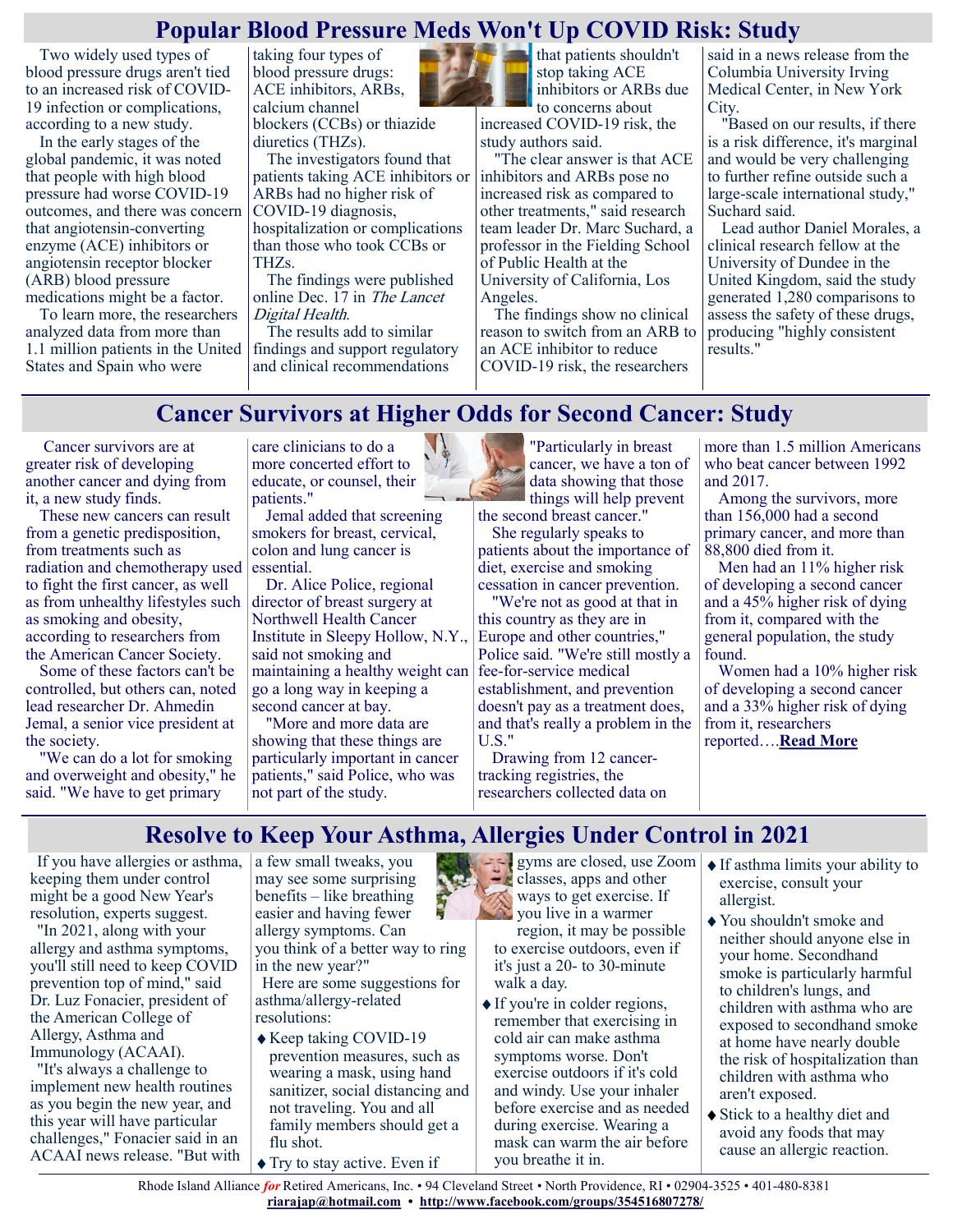## **Think You Gained Weight During Quarantine? You Might Be Wrong**

That "quarantine 15" weight gain may be all in your head, not on your hips.

A team from Florida State University (FSU) compared information on actual and perceived weight changes among a sample of college students from January to April 2020. Participants were far more likely to believe they had gained weight — even when they hadn't.

"We found that one in 50 participants had a change in body mass that would change their weight category, about 2% of people," said lead author Pamela Keel, a research professor of psychology at FSU

in Tallahassee. "But  $10\%$  — five times as many people described their weight

as higher. Some people lost weight, a very few gained, but the vast majority stayed the same."

Students' weight concerns fueled other anxieties, the study found.

"Our participants believed they had gained weight and that increased their concerns about their eating and increased their concerns about their weight," Keel said in a university news release.

"That can set people up to engage in risky behaviors, like



extreme dieting, juice cleanses, fasting, excessive exercise and other compulsions

around eating and exercising," she added.

Keel urged people to use objective measures instead of subjective feelings to evaluate the pandemic's effects on their weight. If they have concerns, they should talk to their doctor, she added.

Weight is often a convenient place for people to place their worries, especially during times of heightened stress about a threat they can't control, like the COVID-19 pandemic. Keel said warnings from the U.S. Centers

for Disease Control and Prevention that the risk of severe illness or death is greater in those with elevated body weight can contribute to increased worries about weight gain.

"They are funneling that distress into something they believe they can control and weight is a great punching bag for people," she said. "That's grounded in the diet and weightobsessed culture and the constant promise that it's just readily in someone's grasp to change the way they feel by changing the way they look."

Some people find that making changes to their diet improves their arthritis symptoms. This may involve avoiding inflammatory foods, such as saturated fat and sugar. It may also involve avoiding foods that are high in purines.

In this article, we look at five types of food a person with arthritis may benefit from avoiding, as well as foods that may help.

**Inflammatory fats** Several types of fat increase inflammation in the body. According to the **[Arthritis](https://www.arthritis.org/health-wellness/healthy-living/nutrition/foods-to-limit/fats-and-oils)  [Foundation](https://www.arthritis.org/health-wellness/healthy-living/nutrition/foods-to-limit/fats-and-oils)**, a person with arthritis should limit:

- **Omega 6 fatty acids:** These include oils, such as corn, safflower, sunflower, and vegetable oil. Omega 6 fatty acids are not harmful in moderation, but many people in America consume a lot of them.
- **Saturated fat:** Meat, butter, and cheese contain this type of fat. Saturated fat should account for less than **[10%](https://www.hhs.gov/fitness/eat-healthy/dietary-guidelines-for-americans/index.html)** of someone's total calorie intake per day.
- $\triangle$  Trans fats: This type of fat is harmful to human health because it reduces "good" **[cholesterol](https://www.medicalnewstoday.com/articles/9152)**, increases "bad" cholesterol, and raises inflammation levels. Manufacturers have been removing trans fats from most

prepared foods over the last few years but check the nutrition facts panel to be sure. **Sugar**

#### **[One](https://www.ncbi.nlm.nih.gov/pmc/articles/PMC7284442/)**

[study](https://www.ncbi.nlm.nih.gov/pmc/articles/PMC7284442/) in Nutrients indicates that people who drink regular sugarsweetened soda have an increased risk of RA. **[Harvard](https://www.health.harvard.edu/heart-health/the-sweet-danger-of-sugar)  [Health](https://www.health.harvard.edu/heart-health/the-sweet-danger-of-sugar)** note that excess sugar consumption also increases the risk of dying from heart disease. It can also lead to obesity, inflammation, and other chronic diseases.

Many products contain added sugars. Always check food labels on breakfast cereals, sauces, and soft drinks, as these may contain surprising amounts of added sugars.

#### **Advanced glycation end products (AGEs)**

AGEs are inflammatory compounds that can accumulate in tissues, particularly as someone ages. An article

in **[Patient Education](https://www.jrnjournal.org/article/S1051-2276(17)30104-8/pdf)** explains that people with diseases such as **[diabetes](https://www.medicalnewstoday.com/articles/323627)** and RA often have increased AGE levels. So, reducing AGE levels may help reduce inflammation.

Fat and sugar both increase AGE levels in the body. Some food processing methods and high temperature cooking also increase the AGE levels in food.

**Nightshades** Nightshades are a group of vegetables that contain the



**5 foods to avoid for arthritis**

Studies have not confirmed that nightshades can trigger arthritis pain, but the **[Physicians Committee for](https://www.pcrm.org/health-topics/arthritis)  [Responsible Medicine](https://www.pcrm.org/health-topics/arthritis)** indicate that removing them from the

diet helps improve symptoms in some people.

#### **Nightshade vegetables include:**

- $\triangle$  tomatoes
- ◆ bell peppers
- $\bullet$  chili peppers
- $\bullet$  eggplant
- $\blacklozenge$  potatoes

#### The **[Arthritis](https://www.arthritis.org/health-wellness/healthy-living/nutrition/healthy-eating/best-vegetables-for-arthritis#:~:text=Eggplants%2C%20peppers%2C%20tomatoes%20and%20potatoes,aggravates%20arthritis%20pain%20and%20inflammation.)**

**[Foundation](https://www.arthritis.org/health-wellness/healthy-living/nutrition/healthy-eating/best-vegetables-for-arthritis#:~:text=Eggplants%2C%20peppers%2C%20tomatoes%20and%20potatoes,aggravates%20arthritis%20pain%20and%20inflammation.)** advise that people who suspect nightshades might exacerbate symptoms exclude them from their diet for a couple of weeks, then reintroduce them one at a time.

Keeping a food diary may help a person keep track of any reactions they have to a specific food.

#### **Foods high in purines**

For people who have gout, a doctor may advise a low purine diet combined with the medication.

Purines are substances in foods that the body converts to uric acid. Uric acid can build up in the bloodstream, causing a gout attack. According to the **[Centers for Disease](https://www.cdc.gov/arthritis/basics/gout.html)  [Control and Prevention](https://www.cdc.gov/arthritis/basics/gout.html)  [\(CDC\)](https://www.cdc.gov/arthritis/basics/gout.html)**, the following foods are high in purines:

- ◆ red meat
- organ meat, such as liver
- ◆ beer and other alcohol
- $\triangleleft$  cured meats such as ham, bacon or lunch meats
- some seafood, such as mussels and scallops However, a **[2018](http://apjcn.nhri.org.tw/server/APJCN/27/6/1344.pdf)**

**[review](http://apjcn.nhri.org.tw/server/APJCN/27/6/1344.pdf)** identified that some purine-rich vegetables, such as cauliflower, mushrooms, and beans, have no links to gout risk.

#### **Types of arthritis**

There are several types of arthritis, all of which cause pain, swelling, and stiffness in the joints. The most common form of arthritis is osteoarthritis. Other forms include:

- **[rheumatoid arthritis \(RA\)](https://www.medicalnewstoday.com/articles/323361)**
- **[psoriatic arthritis](https://www.medicalnewstoday.com/articles/316841)**
- **[juvenile idiopathic arthritis](https://www.medicalnewstoday.com/articles/325708)**
- **[gout](https://www.medicalnewstoday.com/articles/144827)**
- **[lupus](http://www.medicalnewstoday.com/articles/323653)**
- **[ankylosing spondylitis](http://www.medicalnewstoday.com/articles/248217)** According to the Centers for

Disease Control and Prevention (CDC), **[23%](https://www.cdc.gov/chronicdisease/resources/publications/factsheets/arthritis.htm)** of adults in the United States have a form of arthritis.

#### **Click below for more information**

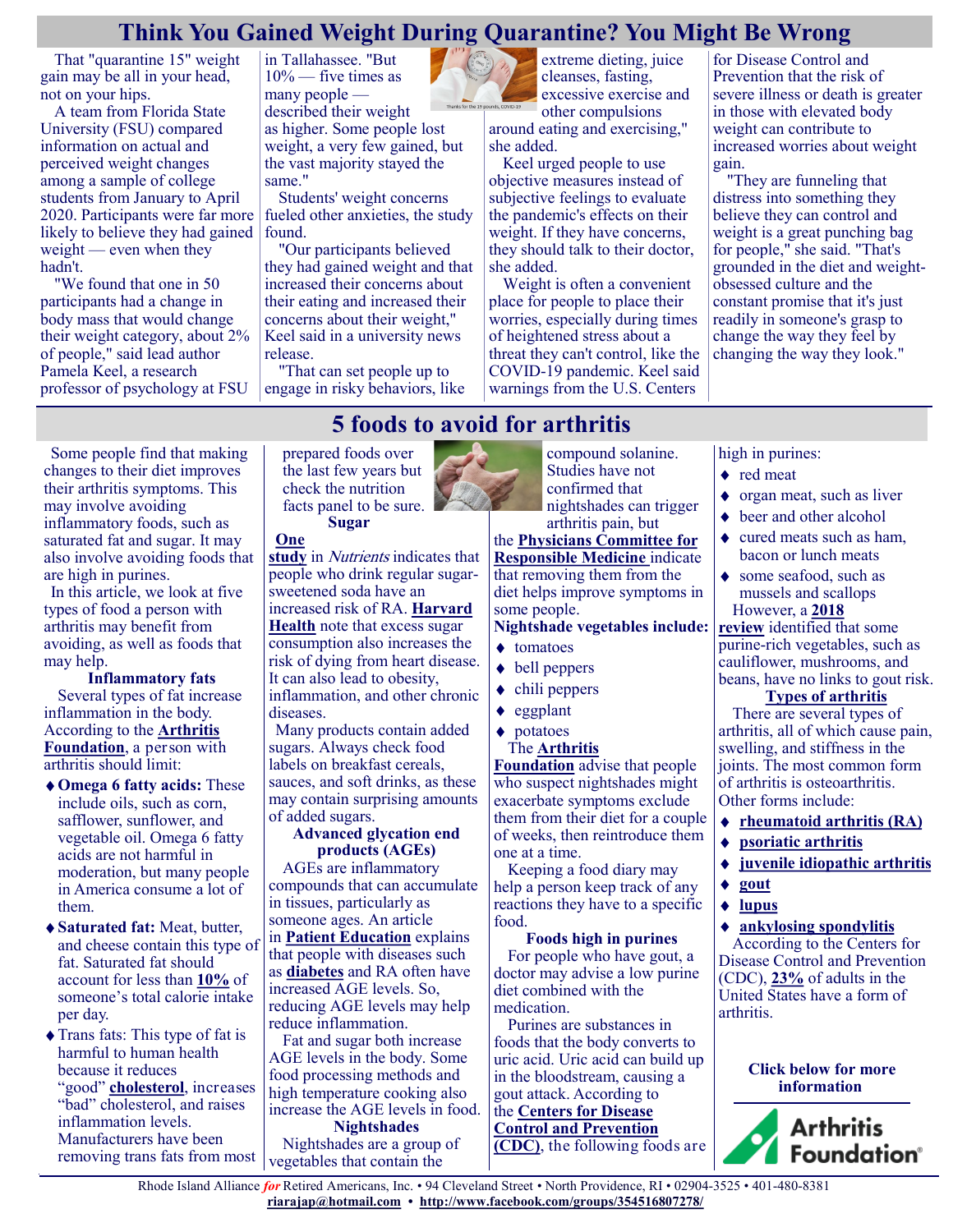#### **Blood Pressure Often Differs Widely Between Two Arms: Study**

Blood pressure readings between the two arms can be different, and that disparity can sometimes be a warning sign of heart trouble down the road.

That's the finding of an analysis of 24 past studies: When people have at least a 5 point difference in blood pressure between the two arms, their risk of heart attack, stroke or premature death inches up. And the greater the difference, the more those risks climb.

Experts said the findings give more support to something that's been advocated, but not commonly done by doctors and nurses: Checking patients' blood hardening and narrowing in the pressure in both arms.

"Unfortunately, blood pressure is not routinely measured in both arms," said Dr. Jeffrey Berger, a cardiologist who was not involved in the study. "But I think it should be." Berger directs the Center for the Prevention of Cardiovascular Disease at NYU Langone Health in New York City. He said he always checks blood pressure in both arms, and thinks it should be a matter of routine in all patients.

"It's such a simple thing to do," Berger said.

It's not that the blood pressure difference, itself, is the problem. But a discrepancy between arms might be a sign of early atherosclerosis that is developing asymmetrically, Berger explained.

Atherosclerosis refers to a arteries that, eventually, could lead to heart disease or stroke.

Measuring blood pressure in both arms gives doctors "a simple way of noticing possible arterial stiffening," said Dr. Christopher Clark, lead researcher on the new analysis. There's no way to "fix"

between-arm discrepancies, but that's not the point, said Clark,

a clinical senior lecturer at the University of Exeter Medical School in the United Kingdom.

Instead, he explained, doctors can consider between-arm differences one "marker" of a patient's heart disease risk.

And then what? Berger said it depends on a patient's overall health. Eating more healthfully and getting regular exercise is always wise, he said, but some people might need medication, like a statin, to ward off cardiovascular trouble.

The findings, published online Dec. 21 in the journal Hypertension, are based on 24 studies from around the world, involving almost 54,000 adults in all. Over 10 years, 11% had a fatal or non-fatal heart attack or stroke.

It's normal, Clark said, to

have a few points of variation in blood pressure between the two arms -- due to anatomy and the fact that one hand is typically dominant.

"Our interest was to identify when that difference is large enough to be regarded as signifying more than this," Clark said. "When is the difference large enough to suggest a change in the arteries that might signify additional risk of strokes or heart attacks?"

Overall, his team found, people's risks started to climb when the two arms showed at least a 5-point difference in systolic blood pressure (the "top" number in a blood pressure reading).

For each 1-point increase, the risk of dying from heart disease causes in the next 10 years rose by 1% to 2%. Meanwhile, the odds of suffering a first-time heart problem or stroke also crept up….**[Read More](https://consumer.healthday.com/12-28-blood-pressure-measurements-often-differ-widely-between-two-arms-study-2649591896.html)**

# **How Are 'Super Agers' Protected From Alzheimer's and Mental Decline?**

Some older folks are still sharp as tacks and dementia-free well into their 80s and beyond. Now German researchers have uncovered a possible reason why: Their genes may help them fend off protein build-up in the brain. The finding is based on a study of brain images of 94 participants, all aged 80 or older. They were characterized by the amount of tau protein tangles and beta-amyloid protein plaques found in their brains.

Those who scored highest on memory tests — so-called "super agers" — had brain protein profiles similar to those of healthy folks who were much younger. In other words, they had very little build-up of tangles and plaques.

But those who were aging normally and scored lower on memory tests had more tangles than younger people. And those who had already been diagnosed with mildly impaired thinking skills had a greater build-up of both tangles and plaques.

"In simple terms, 'super aging' refers to exceptionally high cognitive functionality, even

when you turn 80 or 90 years old," said lead researcher Merle Hoenig. She's a postdoctoral fellow at Research Center Juelich and the University Hospital Cologne in Germany. Queen Elizabeth, she said, would be one famous qualifier.

Abnormal build-up of both tau and plaques are considered a warning sign for impaired thinking, according to the U.S. National Institute on Aging.

But some older people seem to have little or no mental deterioration even into their 80s or 90s.

The New York Times recently profiled a Colombian woman who was at high risk for earlyonset Alzheimer's disease due to an inherited genetic mutation. But it never happened. When she died at age 77 of cancer, she only had mild dementia, the first symptoms of which appeared six years earlier.

It turned out that she also carried another rare gene mutation. And while she did develop an extremely high build -up of beta-amyloid plaque, that

second genetic mutation appeared to protect her from a similarly large build-up of tau tangles.

Hoenig said super agers seem to benefit from some sort of similarly protective dynamic.

"In our study, we observed that super agers do not appear to accumulate aging-associated proteins, such as tau and amyloid pathology," she noted. "In contrast, normal agers did present tau pathology, arguing that this 'proteinopathy' may be part of the normal aging process."

But what might keep brain protein in check?

Hoenig suspects the answer probably lies in some combination of lifestyle choices and genetic predisposition. The new study didn't examine the effects of lifestyle choices, and she said more research is needed.

On the genetic side, Hoenig said the new findings point to a need to explore the "molecular signature" in the brains of individuals who are resistant to the build-up of age-related

proteins.

That could lead to development of new treatments for Alzheimer's disease and other aging-associated illnesses, she said.

Heather Snyder, vice president of medical and scientific operations with the Alzheimer's Association, said there is evidence to suggest that genetics play a role in Alzheimer's risk and possibly even protect against it.

Researchers are already searching for ways to use that evidence to prevent or delay build-up of tangles and plaques, and to find new methods to improve delivery of nutrients both within and across brain cells.

Snyder said the Alzheimer's Association and the Tau Consortium have 13 programs in the works designed to do exactly that. Those efforts will likely have bearing not only on future treatment of Alzheimer's but also on other tau-influenced diseases, such as frontotemporal dementia and lewy body dementia, she said.